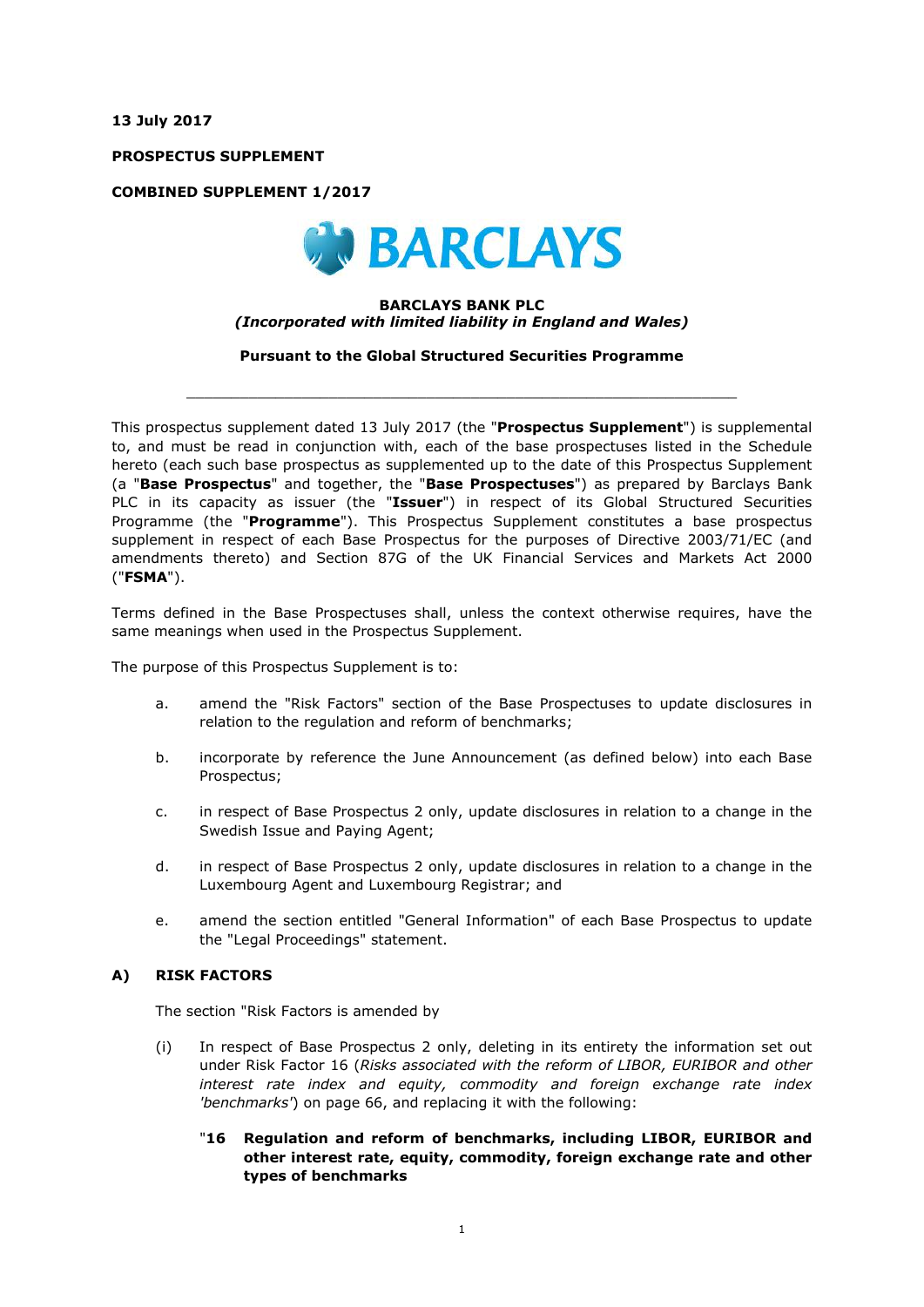The London Interbank Offered Rate ("**LIBOR**"), the Euro Interbank Offered Rate ("**EURIBOR**") and other interest rate, equity, commodity, foreign exchange rate and other types of rates and indices which are deemed to be 'benchmarks' are the subject of ongoing national and international regulatory reform. Following any such reforms, benchmarks may perform differently than in the past or disappear entirely, or there could be other consequences which cannot be predicted. Any such consequence could have a material adverse effect on any Securities linked to such a benchmark.

Key regulatory proposals and initiatives in this area include (amongst others) IOSCO's Principles for Financial Market Benchmarks, published in July 2013 (the "**IOSCO Benchmark Principles**") and the EU Regulation on indices used as benchmarks in financial instruments and financial contracts or to measure the performance of investment funds (the "**Benchmark Regulation**").

The IOSCO Benchmark Principles aim to create an overarching framework of principles for benchmarks to be used in financial markets, specifically covering governance and accountability as well as the quality and transparency of benchmark design and methodologies. Subsequent implementation reviews have found that widespread efforts are being made to implement the IOSCO Benchmark Principles by the majority of administrators surveyed. However, the reviews also note that, as the 'benchmarks industry' is in a state of flux, IOSCO may need to take further steps in the future - although it is not yet clear what these steps might be.

The Benchmark Regulation entered into force in June 2016 and becomes fully applicable in the EU on 1 January 2018 (save that certain provisions, including those related to 'critical benchmarks', took effect as at 30 June 2016), subject to certain transitional provisions. The Benchmark Regulation applies to 'contributors' to, 'administrators' of, and 'users' of benchmarks in the EU. When fully applicable (from 1 January 2018), it will, among other things, (a) require EU benchmark administrators to be authorised or registered and to comply with requirements relating to the administration of benchmarks, (b) prohibit the use in the EU of benchmarks provided by EU administrators which are not authorised or registered in accordance with the Benchmark Regulation, and (c) prohibit the use in the EU of benchmarks provided by non-EU administrators which are not (i) authorised or registered and subject to supervision in a jurisdiction in respect of which an 'equivalence' decision has been adopted in accordance with the Benchmark Regulation, or (ii) where such equivalence decision is pending, 'recognised' by the competent authorities of the applicable EU Member State(s). An exception to this is that a benchmark provided by a non-EU administrator can itself be endorsed for use in the EU by an EU authorised or registered administrator or an EU-based supervised entity, following authorisation of the endorsement by the relevant competent authority.

The scope of the Benchmark Regulation is wide and, in addition to so-called 'critical benchmark' indices such as EURIBOR, will, when fully applicable, apply to many other interest rate indices, as well as equity, commodity and foreign exchange rate indices and other indices. This will include 'proprietary' indices or strategies where these are used to (i) determine the amount payable under, or the value of, certain financial instruments (including securities or OTC derivatives listed on an EU regulated market, EU multilateral trading facility, EU organised trading facility or traded via a systematic internaliser), (ii) determine the amount payable under certain financial contracts, or (iii) measure the performance of an investment fund. The requirements of the Benchmark Regulation vary depending on the category of benchmark in question. In particular, a lighter touch regime applies to benchmarks which are not interest rate or commodity benchmarks where the total average value of financial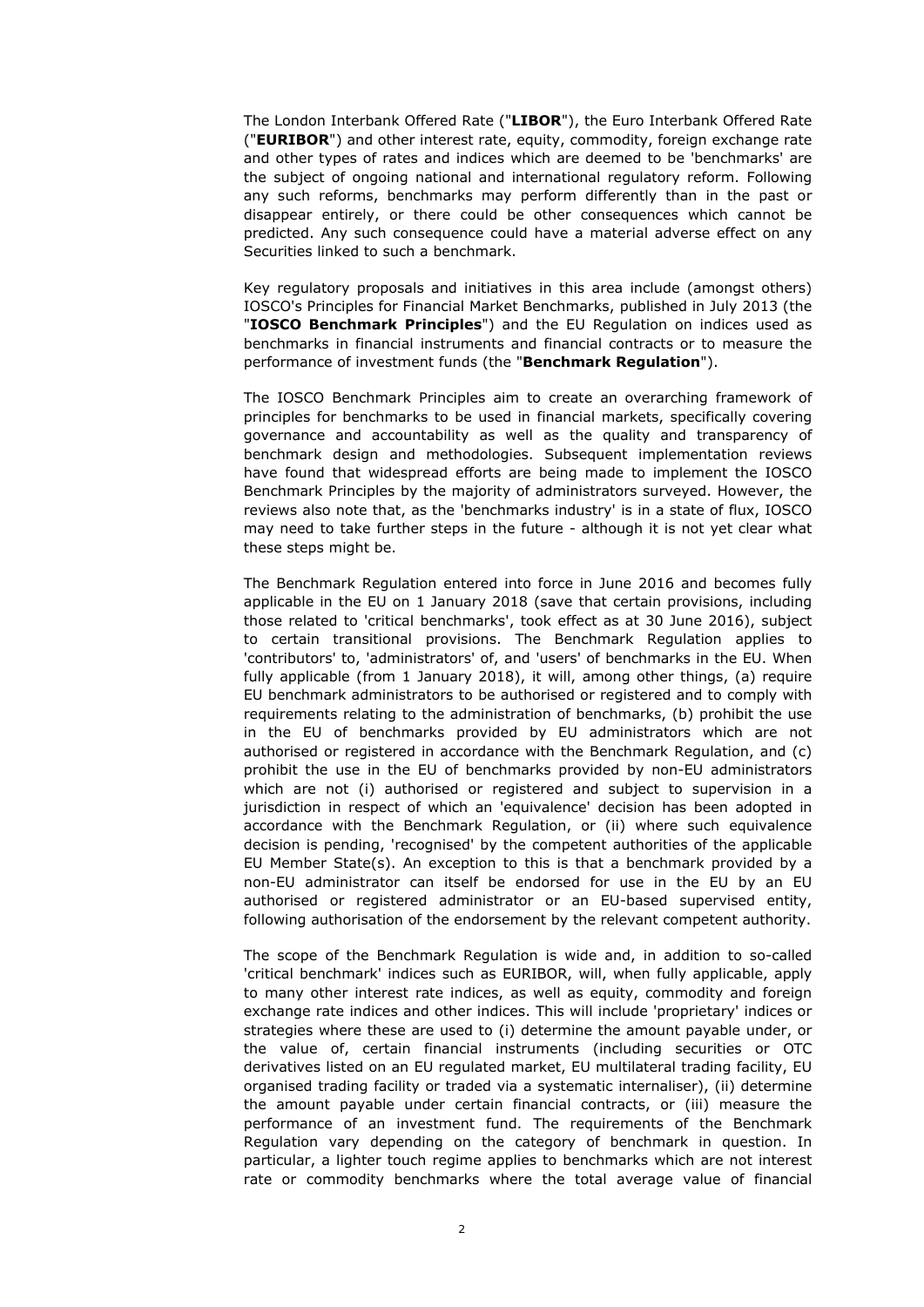instruments, financial contracts or investment funds referencing the benchmark over a period of six months is less than €50 billion (subject to further conditions).

The Benchmark Regulation could have a material impact on Securities linked to a benchmark rate or index. For example:

- a rate or index which is a benchmark could be prohibited from being used in the EU if (subject to applicable transitional provisions) its administrator is (i) based in the EU and does not obtain authorisation or registration, or (ii) based in a non-EU jurisdiction which does not satisfy the 'equivalence' conditions and is not 'recognised' pending an equivalence decision. In such event, depending on the particular benchmark and the applicable terms of the Securities, the Securities could be de-listed, adjusted, redeemed prior to maturity or otherwise impacted; and
- the methodology or other terms of the benchmark could be changed in order to comply with the terms of the Benchmark Regulation, and such changes could reduce or increase the rate or level or affect the volatility of the published rate or level, and could lead to adjustments to the terms of the Securities, including the Determination Agent determination of the rate or level in its discretion.

Ongoing international and/or national reform initiatives and the increased regulatory scrutiny of benchmarks generally could increase the costs and risks of administering or otherwise participating in the setting of a benchmark and complying with any applicable regulations or requirements. Such factors may discourage market participants from continuing to administer or contribute to benchmarks, trigger changes in the rules or methodologies used in respect of benchmarks, and/or lead to the disappearance of benchmarks. This could result in (i) adjustments to the terms and conditions and/or early redemption provisions and/or provisions relating to discretionary valuation by the Determination Agent, (ii) delisting, and/or (iii) other consequences for Securities linked to any such benchmarks. Any such consequence could have a material adverse effect on the value of and return on any such Securities."

(ii) In respect of Base Prospectus 5 only, deleting in its entirety the information set out under Risk Factor 14 (*Risks associated with the reform of LIBOR, EURIBOR and other interest rate index and equity, commodity and foreign exchange rate index 'benchmarks'*) on page 48, and replacing it with the following:

## "**14 Regulation and reform of benchmarks, including LIBOR, EURIBOR and other interest rate, equity, commodity, foreign exchange rate and other types of benchmarks**

The London Interbank Offered Rate ("**LIBOR**"), the Euro Interbank Offered Rate ("**EURIBOR**") and other interest rate, equity, commodity, foreign exchange rate and other types of rates and indices which are deemed to be 'benchmarks' are the subject of ongoing national and international regulatory reform. Following any such reforms, benchmarks may perform differently than in the past or disappear entirely, or there could be other consequences which cannot be predicted. Any such consequence could have a material adverse effect on any Securities linked to such a benchmark.

Key regulatory proposals and initiatives in this area include (amongst others) IOSCO's Principles for Financial Market Benchmarks, published in July 2013 (the "**IOSCO Benchmark Principles**") and the EU Regulation on indices used as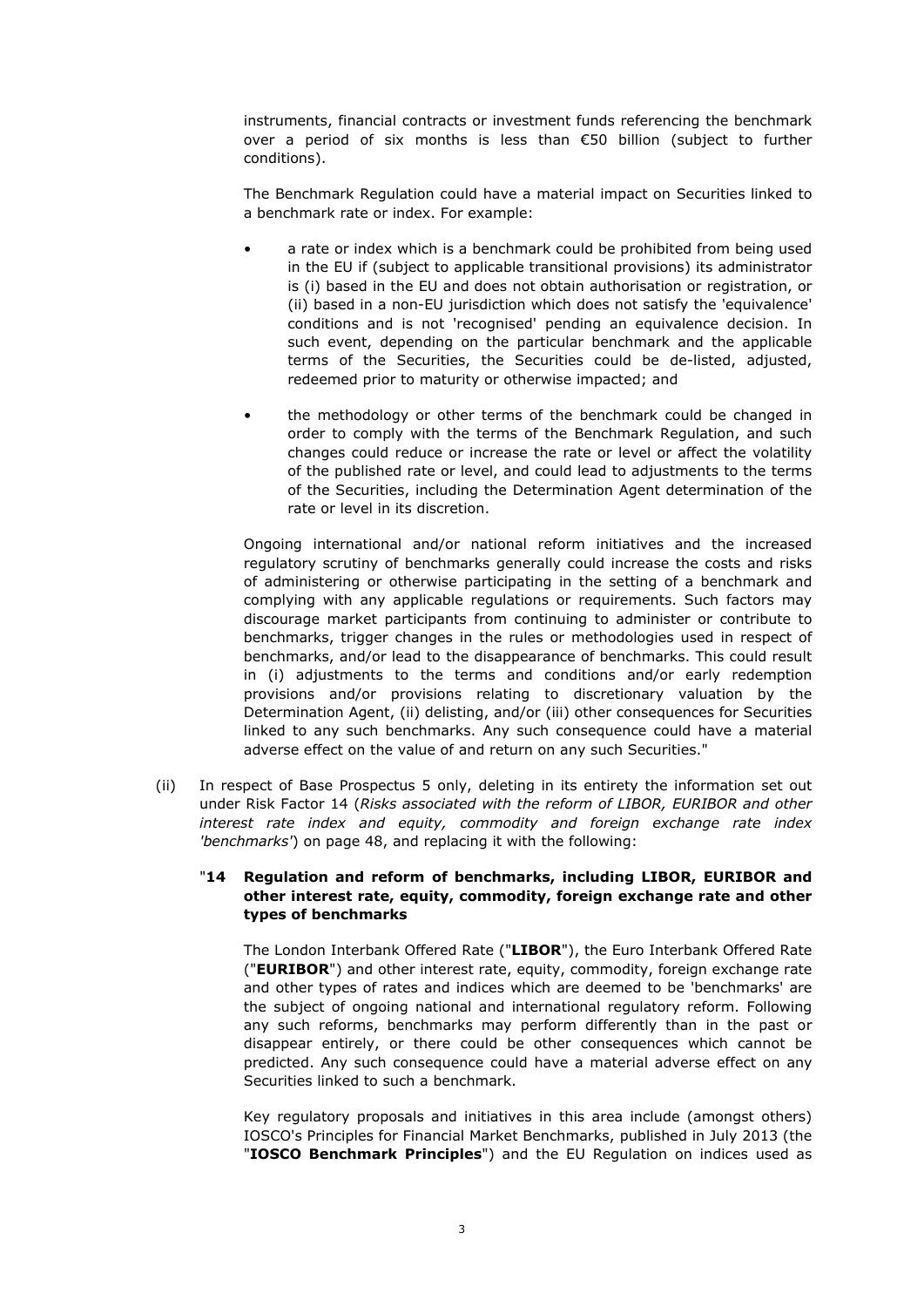benchmarks in financial instruments and financial contracts or to measure the performance of investment funds (the "**Benchmark Regulation**").

The IOSCO Benchmark Principles aim to create an overarching framework of principles for benchmarks to be used in financial markets, specifically covering governance and accountability as well as the quality and transparency of benchmark design and methodologies. Subsequent implementation reviews have found that widespread efforts are being made to implement the IOSCO Benchmark Principles by the majority of administrators surveyed. However, the reviews also note that, as the 'benchmarks industry' is in a state of flux, IOSCO may need to take further steps in the future - although it is not yet clear what these steps might be.

The Benchmark Regulation entered into force in June 2016 and becomes fully applicable in the EU on 1 January 2018 (save that certain provisions, including those related to 'critical benchmarks', took effect as at 30 June 2016), subject to certain transitional provisions. The Benchmark Regulation applies to 'contributors' to, 'administrators' of, and 'users' of benchmarks in the EU. When fully applicable (from 1 January 2018), it will, among other things, (a) require EU benchmark administrators to be authorised or registered and to comply with requirements relating to the administration of benchmarks, (b) prohibit the use in the EU of benchmarks provided by EU administrators which are not authorised or registered in accordance with the Benchmark Regulation, and (c) prohibit the use in the EU of benchmarks provided by non-EU administrators which are not (i) authorised or registered and subject to supervision in a jurisdiction in respect of which an 'equivalence' decision has been adopted in accordance with the Benchmark Regulation, or (ii) where such equivalence decision is pending, 'recognised' by the competent authorities of the applicable EU Member State(s). An exception to this is that a benchmark provided by a non-EU administrator can itself be endorsed for use in the EU by an EU authorised or registered administrator or an EU-based supervised entity, following authorisation of the endorsement by the relevant competent authority.

The scope of the Benchmark Regulation is wide and, in addition to so-called 'critical benchmark' indices such as EURIBOR, will, when fully applicable, apply to many other interest rate indices, as well as equity, commodity and foreign exchange rate indices and other indices. This will include 'proprietary' indices or strategies where these are used to (i) determine the amount payable under, or the value of, certain financial instruments (including securities or OTC derivatives listed on an EU regulated market, EU multilateral trading facility, EU organised trading facility or traded via a systematic internaliser), (ii) determine the amount payable under certain financial contracts, or (iii) measure the performance of an investment fund. The requirements of the Benchmark Regulation vary depending on the category of benchmark in question. In particular, a lighter touch regime applies to benchmarks which are not interest rate or commodity benchmarks where the total average value of financial instruments, financial contracts or investment funds referencing the benchmark over a period of six months is less than €50 billion (subject to further conditions).

The Benchmark Regulation could have a material impact on Securities linked to a benchmark rate or index. For example:

• a rate or index which is a benchmark could be prohibited from being used in the EU if (subject to applicable transitional provisions) its administrator is (i) based in the EU and does not obtain authorisation or registration, or (ii) based in a non-EU jurisdiction which does not satisfy the 'equivalence' conditions and is not 'recognised' pending an equivalence decision. In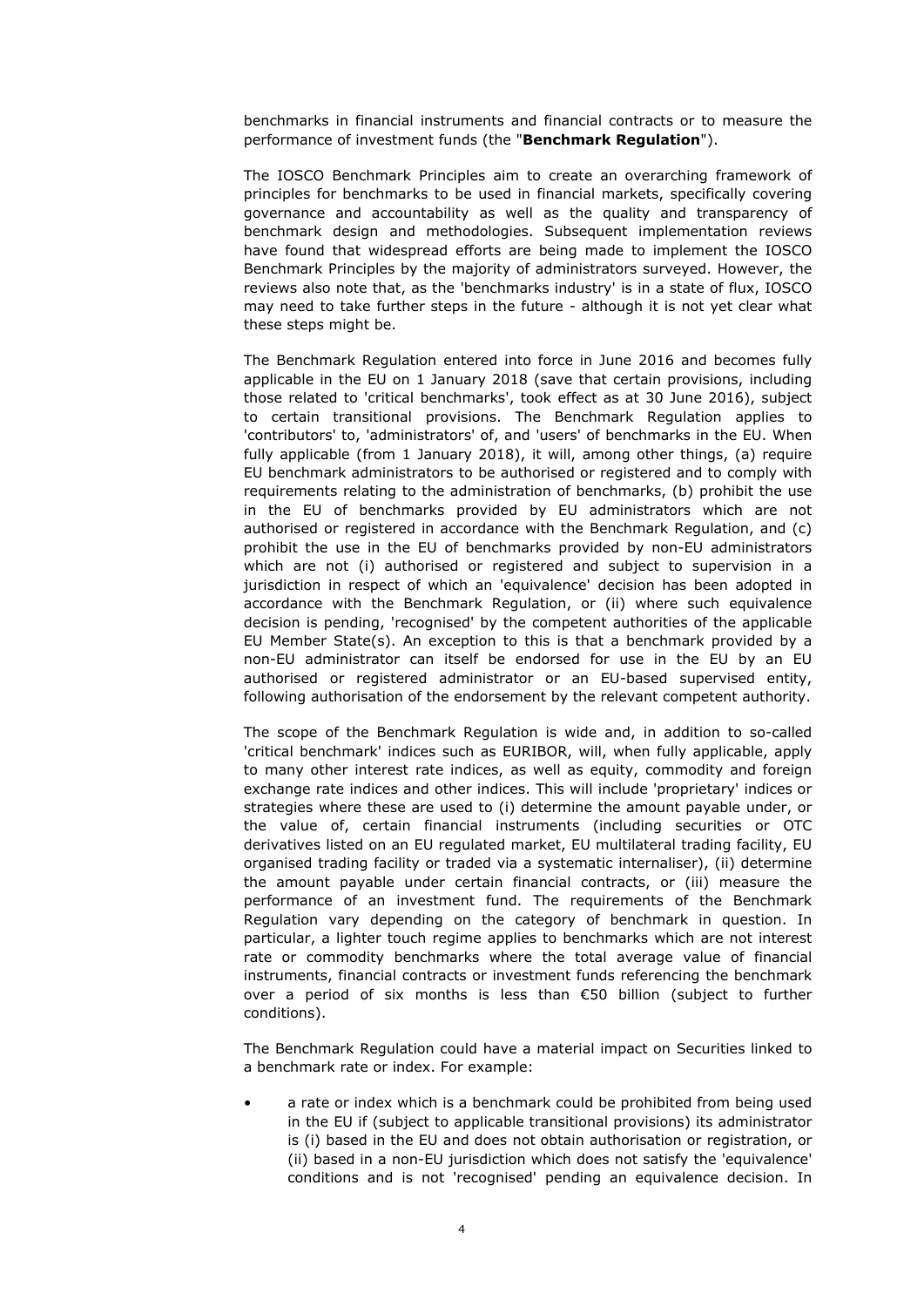such event, depending on the particular benchmark and the applicable terms of the Securities, the Securities could be de-listed, adjusted, redeemed prior to maturity or otherwise impacted; and

• the methodology or other terms of the benchmark could be changed in order to comply with the terms of the Benchmark Regulation, and such changes could reduce or increase the rate or level or affect the volatility of the published rate or level, and could lead to adjustments to the terms of the Securities, including the Determination Agent determination of the rate or level in its discretion.

Ongoing international and/or national reform initiatives and the increased regulatory scrutiny of benchmarks generally could increase the costs and risks of administering or otherwise participating in the setting of a benchmark and complying with any applicable regulations or requirements. Such factors may discourage market participants from continuing to administer or contribute to benchmarks, trigger changes in the rules or methodologies used in respect of benchmarks, and/or lead to the disappearance of benchmarks. This could result in (i) adjustments to the terms and conditions and/or early redemption provisions and/or provisions relating to discretionary valuation by the Determination Agent, (ii) delisting, and/or (iii) other consequences for Securities linked to any such benchmarks. Any such consequence could have a material adverse effect on the value of and return on any such Securities."

## **B) INFORMATION INCORPORATED BY REFERENCE**

The section "Information Incorporated by Reference" on (i) pages 73 to 76 of Base Prospectus 2, and (ii) pages 56 to 59 of Base Prospectus 5 shall be updated by:

- i) adding the announcement of Barclays PLC and the Issuer as filed with the SEC on Form 6-K on 20 June 2017 in respect of the Barclays PLC Serious Fraud Office ("**SFO**") charges (the "**June Announcement**") to the list of source documents in paragraph 1 (Source documents).
- ii) adding the following page references in respect of the June Announcement to the cross-reference lists in paragraph 2 (*Information incorporated by reference*)

## *From the June Announcement*

Exhibit 99.1 – Barclays PLC announcement 'SFO charges Barclays regarding matters which arose in the context of Barclays' capital raisings in 2008' Page 1

Only information listed in the cross-reference lists above is incorporated by reference into the Base Prospectuses.

For the purposes of the prospectus rules made under Section 73A of the FSMA and each of the above listed Base Prospectuses, the information incorporated by reference, either expressly or implicitly, into the June Announcement does not form part of any of the above listed Base Prospectuses.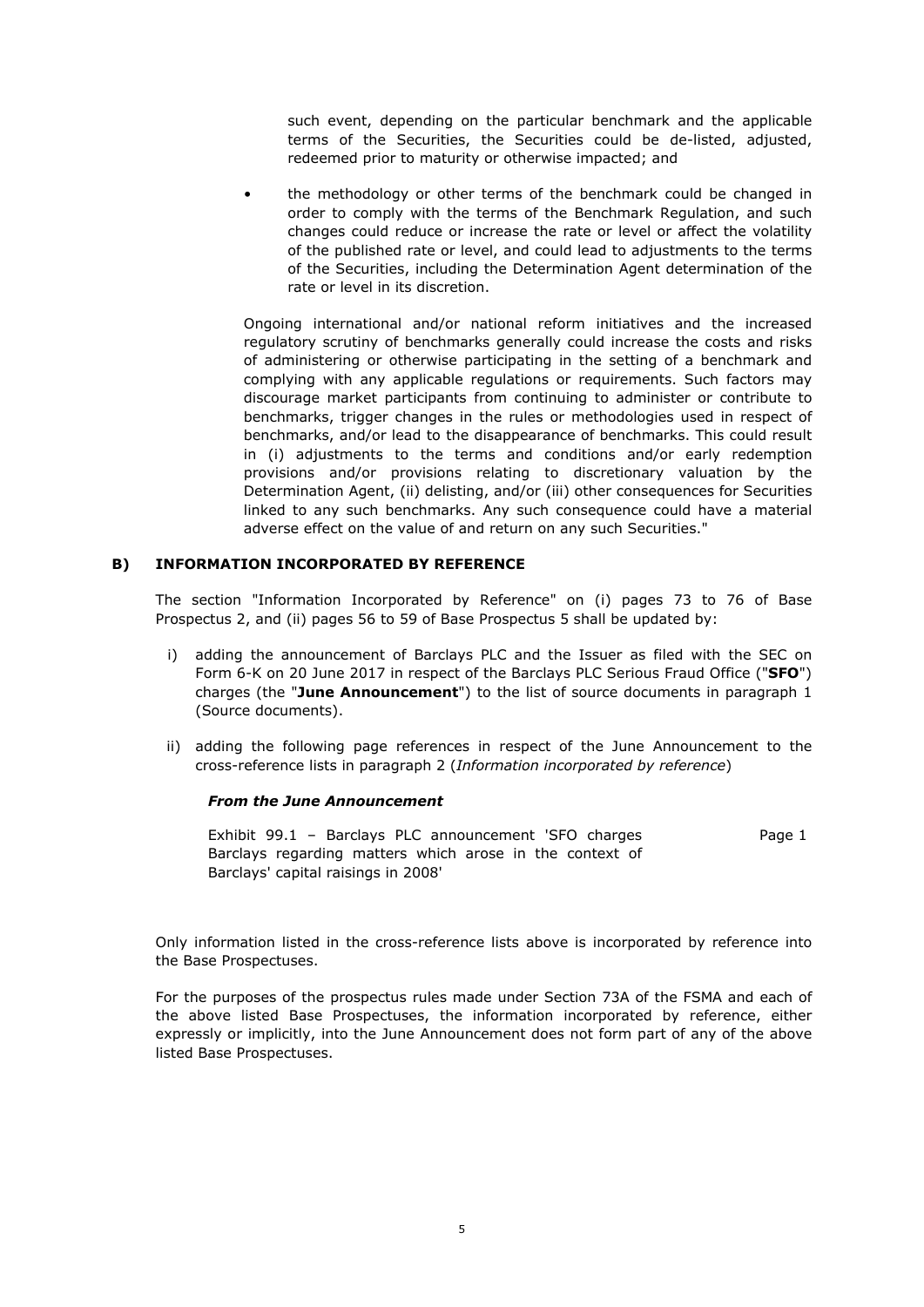#### **C) TERMS AND CONDITIONS OF THE SECURITIES**

In respect of Base Prospectus 2 only, the section "Terms and Conditions of the Securities" is updated by deleting the definition of "Swedish Issue and Paying Agent" on page 271 of Base Prospectus 2 in its entirety and replacing it with the following:

""**Swedish Issue and Paying Agent**" means, in respect of any Series of Swedish Securities, Skandinaviska Enskilda Banken AB (publ), a banking institution incorporated under the laws of Sweden whose registered office is at Kungsträdgårdsgatan 8, SE-106 40 Stockholm, Sweden, or such other issue and paying agent specified as a 'Paying Agent' in the Final Terms."

#### **D) FORM OF FINAL TERMS**

In the section "Form of Final Terms", in respect of Base Prospectus 2 only, the words "The Bank of New York Mellon (Luxembourg) S.A." shall be deleted from item 35 (*Registrar*) and item 37 (*Transfer Agent*) on page 288 of Base Prospectus 2, and replaced with the words "The Bank of New York Mellon SA/NV, Luxembourg Branch".

## **E) GENERAL INFORMATION**

The section "General Information" shall be updated by:

(i) in respect of each Base Prospectus, deleting in its entirety the information set out under "Legal Proceedings" on (i) page 361 of Base Prospectus 2, and (ii) page 114 of Base Prospectus 5 and replacing it with the following:

"Save as disclosed under (i) Note 27 (*Provisions*) and Note 29 (*Legal, competition and regulatory matters*) of the consolidated financial statements of Barclays PLC on pages 270 to 271 and pages 272 to 280, respectively, of the 2016 Joint Annual Report, (ii) the April Announcement, and (iii) the June Announcement, there are no governmental, legal or arbitration proceedings (including any such proceedings which are pending or threatened of which the Issuer is aware), which may have or have had during the 12 months preceding the date of this Base Prospectus, a significant effect on the financial position or profitability of the Issuer and/or the Bank Group."

(ii) in respect of Base Prospectus 2 only, in the first paragraph of "Authorisation and consents" on page 361, adding the words "and update" following the phrase "The establishment".

## **F) FINAL PAGE**

On the final page of Base Prospectus 2, the name and address of the "Luxembourg Agent and Luxembourg Registrar" shall be deleted in its entirety and replaced with the following:

## "**The Bank of New York Mellon SA/NV, Luxembourg Branch**

Vertigo Building – Polaris 2-4 rue Eugène Ruppert L-2453 Luxembourg"

To the extent that there is any inconsistency between (a) any statement in this Prospectus Supplement (in relation to any Base Prospectus) and (b) any other statement in, or incorporated by reference in any Base Prospectus, the statements in (a) above shall prevail.

Investors should be aware of their rights under Section 87Q(4) to (6) of the Financial Services and Markets Act 2000. Investors who have agreed to purchase or subscribe for Securities before this Prospectus Supplement was published have the right, exercisable within two working days after the date on which this Prospectus Supplement is published, to withdraw their acceptances. This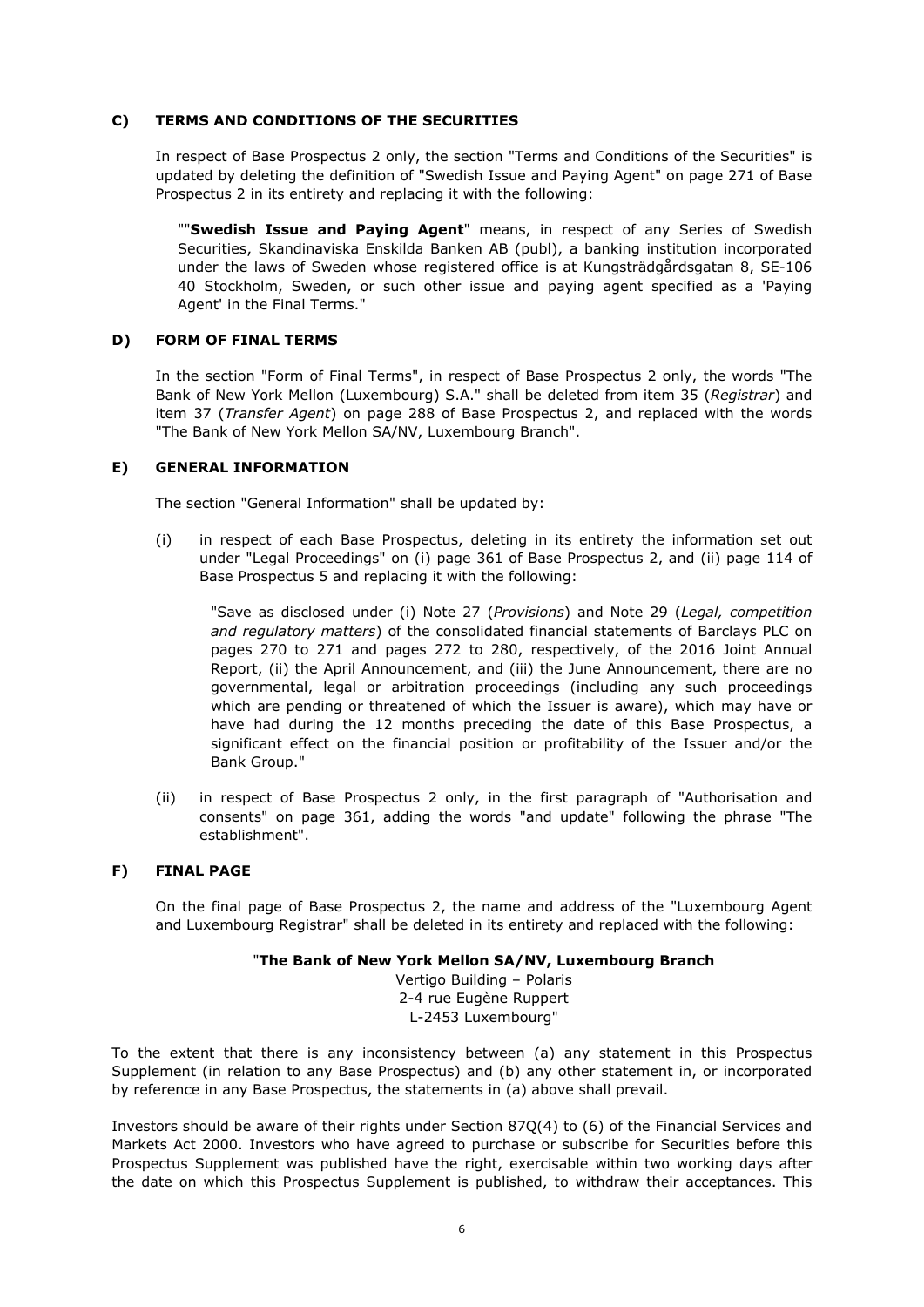right is exercisable up to, and including 17 July 2017. Investors should contact the distributor from which they agreed to purchase or subscribe the Securities in order to exercise their withdrawal rights.

References to each Base Prospectus shall hereafter mean each such Base Prospectus as supplemented by this Prospectus Supplement. The Issuer has taken all reasonable care to ensure that the information contained in each Base Prospectus, as supplemented by this Prospectus Supplement is, to the best of its knowledge, in accordance with the facts and contains no omission likely to affect its import and accepts responsibility accordingly. Save as disclosed in this Prospectus Supplement, no significant new factor, material mistake or inaccuracy relating to the information included in each Base Prospectus is capable of affecting the assessment of securities issued pursuant to each Base Prospectus has arisen or been noted, as the case may be, since the publication of each Base Prospectus (as supplemented at the date hereof) by the Issuer.

This Prospectus Supplement has been approved by the United Kingdom Financial Conduct Authority, which is the United Kingdom competent authority for the purposes of the Prospectus Directive and the relevant implementing measures in the United Kingdom, as a prospectus supplement issued in compliance with the Prospectus Directive and the relevant implementing measures in the United Kingdom for the purpose of giving information with regard to the issue of securities under the Programme.

# **W**BARCLAYS

The date of this Prospectus Supplement is 13 July 2017